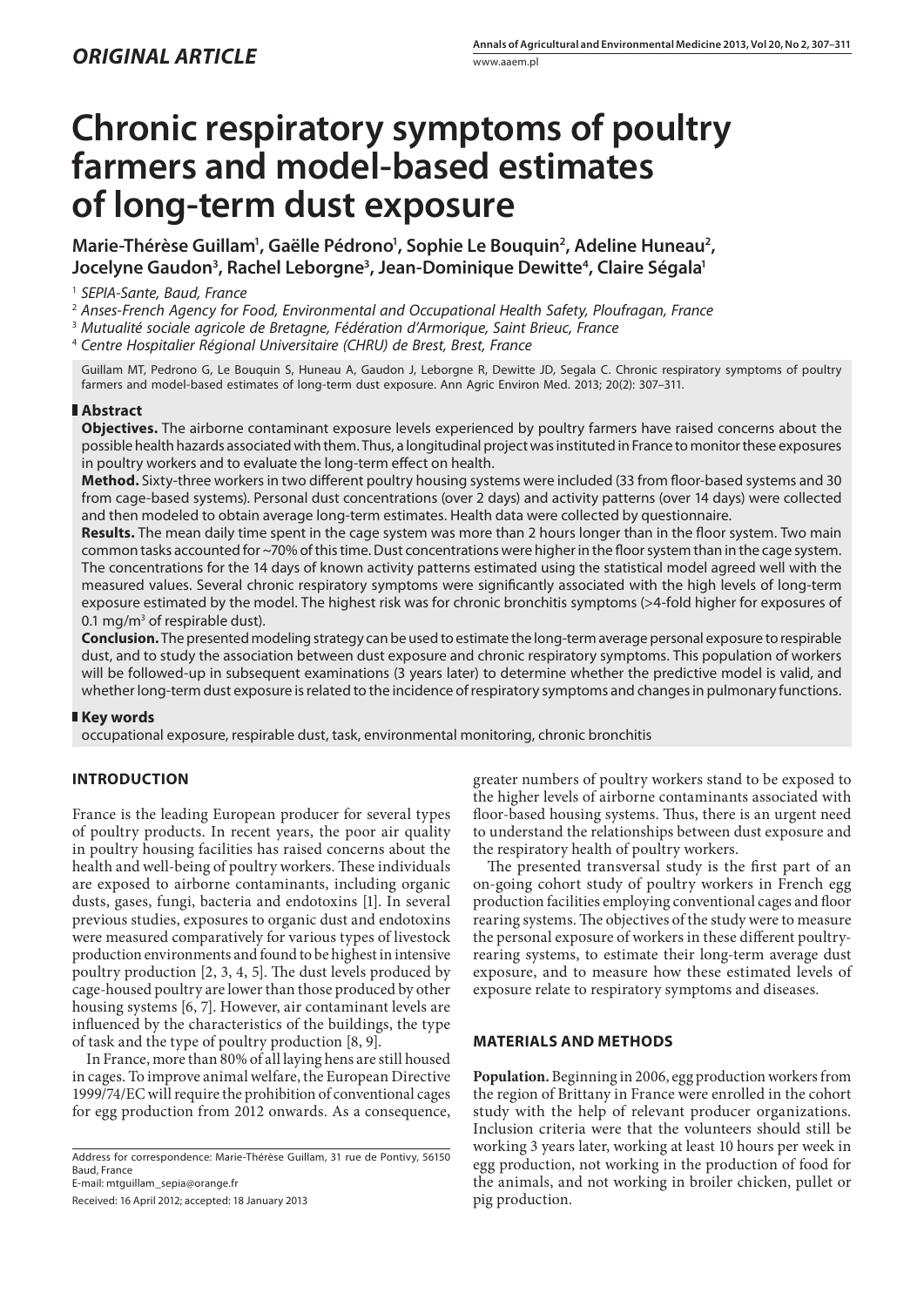**Health data.** Physicians of the farmer's health insurance performed the medical examinations. The examination included: a questionnaire (derived from the standardized questionnaire of the European Community Health Respiratory Survey) regarding their socio-economic characteristics, past professional activities, smoking status, respiratory symptoms and respiratory diseases; prick tests for common allergens (mite, cat, dog, grass pollens, *Aspergillus*, *Alternaria alternata*, *Cladosporium*) and pulmonary function tests (all physicians received training and used the same Spirolyser 10 instrument [FIM Medical]). The pulmonary functions of the subjects were tested while they were wearing a nose clip and in a seated position. According to the ATS criteria, the largest value among 3 technically acceptable measurements was chosen.

**Exposure measurement.** First, the volunteer and two technicians completed a questionnaire on the farm's characteristics, including the type of rearing system used (cage or floor), characteristics of the building (age, ventilation, type of floor), and the farm's cleaning practices. Exposure to respirable dust  $($  <4  $\mu$ m in diameter) in the breathing zone was assessed for each participant using a personal dust sampler (CIP 10, – ARELCO) on 2 occasions: once in a cold season work shift and once in a warm season work shift. Outside temperature was obtained from the meteorological station nearest each building (less than 25 km away).

Participants were requested to complete a diary on the places visited and the time spent during their different professional activities (elapsed time, every 5 minutes). Diaries were kept for the 2 days of the exposure sampling and the following six days of the week. All these data were entered into an ACCESS° database.

**Statistical methods.** Associations between qualitative variables were analyzed by Chi-squared test, or by a Fisher's exact test if the hypotheses of Chi-squared test were not satisfied. Associations with exposure levels were based on log-transformed concentrations to obtain normally distributed residuals, and were tested with Student's *t*-test or the Wilcoxon test. The paired-Student's *t*-test was used for repeated data.

The long-term average exposure to respirable dust was estimated as previously described [10], but was conducted using multiple steps.

First, associations between the log-transformed exposure for the 2-day period (2-d) and predictive factors (i.e. type of rearing system, characteristics of the building, times spent in different activities, outdoor daily temperature and season) were conducted using mixed regression models with autocorrelation taken into account by random effect. Independent variables with a significance level of at least 0.4 in univariate analyses were selected for the stepwise multivariate regression analysis. The variables were kept in the stepwise model if their significance levels were at least 0.2; except for temperature, which was forced in the model. Significant interactions between time spent on different activities and rearing system type were tested and, if significant, were taken into account in the models.

Secondly, the derived regression model was used to estimate the exposure (ln[exposure]) during each of the 14 days with a known activity pattern. To determine the reliability of the model and the estimated dust concentrations, a correlation coefficient from the measured values and the estimated values was calculated. A coefficient close to 1 indicated that the dust concentration estimated by the model was close to the measured value. This coefficient and the Bland-Altman graphical approach were used as criteria for choosing the final model [11]. The averages of the 14-day estimated exposures were used as estimates for the long-term average exposure of each participant in subsequent analyses.

Logistic regression models were used to study the associations between the long-term average exposures and respiratory symptoms and diseases; and between the exposure estimates and pulmonary functions. Variables with a significant level of 0.2 in univariate models were introduced in the stepwise multivariate models. Interactions between exposures and some possible predictor variables were tested, and if necessary, entered into the model.

All the statistic analysis were performed with the programmes ACCESS®, Excel® and SAS® v9.2 (SAS Institute Inc., Cary, NC, USA).

### **Results**

Sixty-three egg production workers were recruited for the study, of whom 33 worked in floor-based rearing systems (mean number of laying hens: 9,000), and 30 worked in cagebased rearing systems (mean number of laying hens: 79,000). The general characteristics of the workers are presented in Table 1. Women were more numerous and total employees were less numerous in floor-based rearing systems than in cage-based systems. The numbers of current smokers were similar for the 2 groups, but ex-smokers were more numerous in the floor system group. Most of the workers had spent their childhood on a farm. Time spent in farming was significantly longer for the workers in cage-housed systems than for those in floor-based rearing systems.

**Table 1.** Personal characteristics of the poultry workers

|                                                                                     | Total                        | Cage-<br>housed              | Floor-<br>housed                          |
|-------------------------------------------------------------------------------------|------------------------------|------------------------------|-------------------------------------------|
|                                                                                     | 63 (100)                     | 30 (47.6)                    | 33 (52.4)                                 |
| Sex, n (%)                                                                          |                              |                              |                                           |
| Women                                                                               | 25(39.7)                     | 6(20)                        | 19 (56)                                   |
| Men                                                                                 | 38 (60.3)                    | 24 (80)                      | 14 (42)                                   |
| Professional status, n (%)                                                          |                              |                              |                                           |
| Farm owner                                                                          | 50 (79.4)                    | 20 (66.7)                    | 30 (90.9)                                 |
| Agricultural employee                                                               | 13 (20.6)                    | 10 (33.3)                    | 3(9.1)                                    |
| Age (mean; SD)                                                                      | 45.4 (7.2)                   | 46.0(6.2)                    | 44.8 (8.0)                                |
| Smoking status, n (%)                                                               |                              |                              |                                           |
| Nonsmoker                                                                           | 40(63.5)                     | 21(70.0)                     | 19 (57.6)                                 |
| Ex-smoker                                                                           | 8(12.7)                      | 2(6.7)                       | 6(18.2)                                   |
| Current smoker                                                                      | 15 (23.8)                    | 7(23.3)                      | 8(24.2)                                   |
| Childhood, n (%)                                                                    |                              |                              |                                           |
| On a farm                                                                           | 48 (74.6)                    | 23 (76.6)                    | 25(72.7)                                  |
| In a rural environment<br>(not on a farm)                                           | 4(13.3)                      | 7(21.0)                      | 11(17.5)                                  |
| In an urban environment                                                             | 3(10.0)                      | 2(6.1)                       | 5(7.9)                                    |
| Years worked on a farm (mean; SD)<br>Years worked on the current farm<br>(mean; SD) | 21.76 (9.35)<br>15.65 (8.63) | 24.83 (9.53)<br>17.53 (8.74) | 19.06 (8.44) <sup>1</sup><br>13.94 (8.28) |

In terms of health characteristics, 36.5% of the workers suffered from at least one chronic respiratory symptom – 33.3% in cage systems and 39.4% in floor systems (Tab. 2).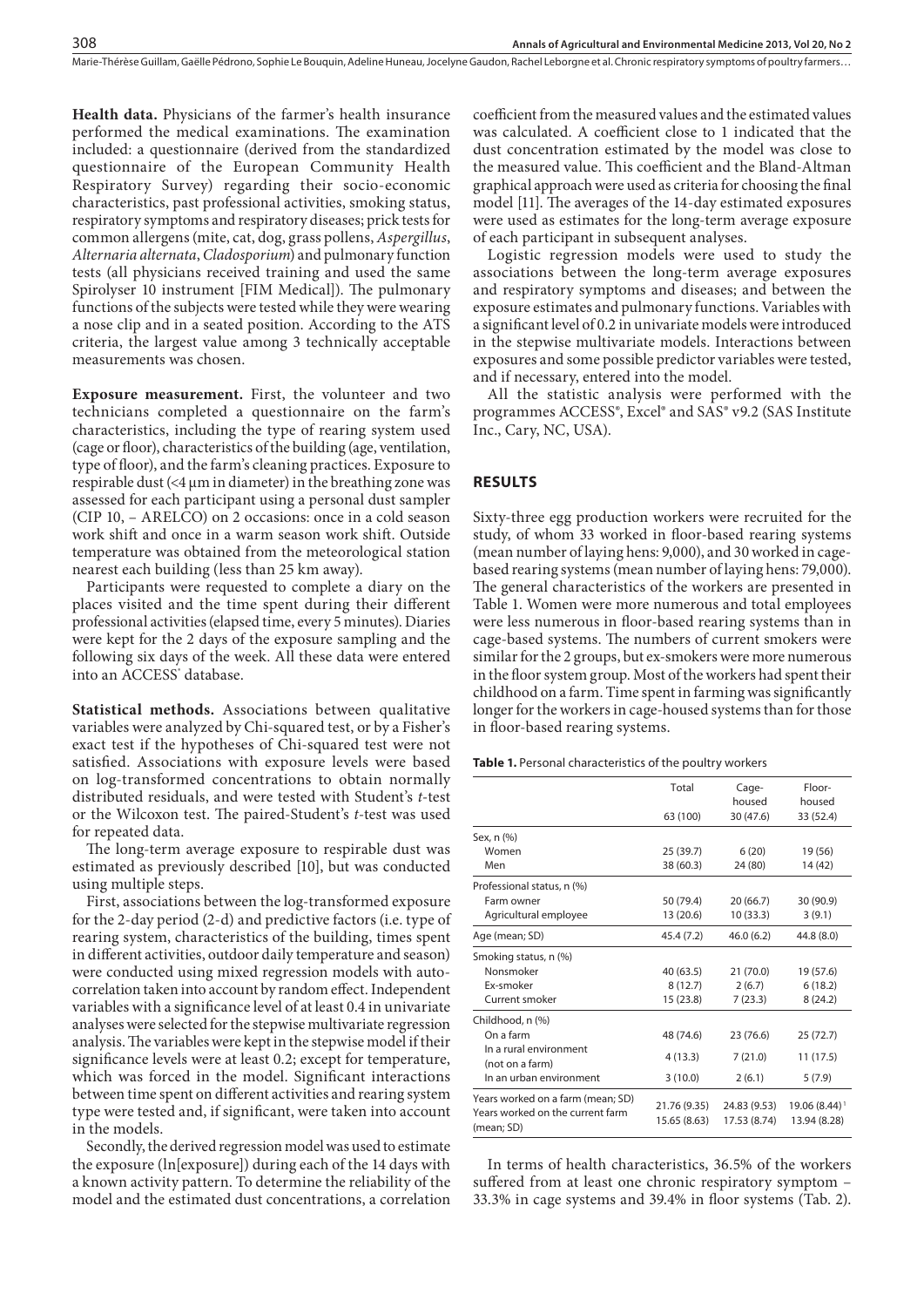**Table 2.** Health characteristics of the poultry workers, n (%)

| Variables                                                                                                      | Total     | Cage-<br>housed | Floor-<br>housed |
|----------------------------------------------------------------------------------------------------------------|-----------|-----------------|------------------|
| Respiratory symptoms                                                                                           |           |                 |                  |
| Morning cough                                                                                                  | 6(9.5)    | 5(16.7)         | $1(3.0)^4$       |
| Day and/or night cough                                                                                         | 8(12.7)   | 4(13.3)         | 4(12.1)          |
| Chronic cough <sup>1</sup>                                                                                     | 5(7.9)    | 2(6.7)          | 3(9.1)           |
| Morning phlegm                                                                                                 | 3(4.8)    | 2(6.7)          | 1(3.0)           |
| Day and/or night phlegm                                                                                        | 9(14.5)   | 2(6.7)          | $7(21.2)^{5}$    |
| Chronic phlegm <sup>1</sup>                                                                                    | 6(9.5)    | 1(3.3)          | $5(15.2)^{5}$    |
| Wheezing                                                                                                       | 8(12.7)   | 5(16.7)         | 3(9.1)           |
| Shortness of breath with wheezing                                                                              | 4(6.3)    | 2(6.7)          | 2(6.0)           |
| Wheezing apart from colds                                                                                      | 3(4.8)    | 1(3.3)          | 2(6.0)           |
| Shortness of breath at rest                                                                                    | 2(3.2)    | 1(3.3)          | 1(3.0)           |
| Shortness of breath during physical exercise                                                                   | 14 (22.2) | 6(20.0)         | 8(22.9)          |
| Allergic diseases                                                                                              |           |                 |                  |
| Ever had asthma                                                                                                | 5(8)      | 2(7)            | 3(9)             |
| Medically diagnosed asthma                                                                                     | 4(6)      | 2(7)            | 2(6)             |
| Hay fever                                                                                                      | 12 (19)   | 5(17)           | 7(21)            |
| Eczema and other atopic dermatitis                                                                             | 15 (24)   | 6(20)           | 9(27)            |
| Insect allergy                                                                                                 | 13(21)    | 7(23)           | 6(18)            |
| Atopy <sup>2</sup>                                                                                             | 16(25)    | 9(30)           | 7(21)            |
| Work related symptoms                                                                                          |           |                 |                  |
| At least one symptom                                                                                           | 38(60)    | 17(57)          | 21 (64)          |
| Sneezing                                                                                                       | 29(46)    | 15(50)          | 14 (42)          |
| Cough                                                                                                          | 27(43)    | 12(40)          | 15(45)           |
| Fever                                                                                                          | 2(3)      | 2(7)            | $\Omega$         |
| Shortness of breath                                                                                            | 13(21)    | 8(28)           | 5(16)            |
| Others symptoms <sup>3</sup>                                                                                   | 7(11)     | 3(10)           | 4(12)            |
| 1 Thursday in the collection of the first contract the contract of the collection 2 At location of the collect |           |                 |                  |

1 <sup>1</sup> Throughout the day every day for three consecutive months each year; <sup>2</sup> At least one positive<br>skin test to: mite, cat, dog, grass, *aspergillus, alternaria, or cladosporium;* 3: headache, bronchitis, conjunctivitis, skin irritations.

Shortness of breath during physical exercise was the symptom most frequently cited – 22.2% of the workers. Those working in floor systems had more phlegm and less morning cough than those working in cage systems, but the differences were not significant. Only one worker (cage system) had clinically-diagnosed chronic bronchitis, but 3 other workers (all in floor systems) had both chronic cough and phlegm. 25% were atopic (positive for at least one prick test) and 21% were sensitized to mite antigens. Five workers (8%) suffered from asthma, which had been clinically-diagnosed for 4 of them. Only 2 of these workers were atopic and 4 of them had developed asthma after the age of 40. Subjects who spent their childhood on a farm were less likely to have asthma than those who did not (p<0.05). Other allergic diseases, the most frequent of which was eczema, were declared by 19–24% of the workers. 60% of the workers suffered from work-related symptoms, especially sneezing (46%) and coughing (43%), when handling vegetable products, animal faeces or chemical products. The lung function indices for workers from the 2 housing systems did not differ from each other (data not shown).

The mean daily working time in the poultry building was significantly greater in the cage system than in floor system (5.5 hr vs. 3.5 hr, respectively; p=0.01). In both the cage and floor systems, the most time was spent packing eggs (respectively, 2.74 hr/day and 1.70 hr/day). The 2 other longest periods of time were spent rearing controls in breeding room and in the egg packing room (0.58 hr/day and 0.40 hr/day, respectively). In the floor system, manual collection of eggs and egg packing in the breeding room accounted for a combined 0.59 hr/ day. For the 14 days of follow-up, averages of 60.4% and 78.9% of daily time were spent performing all these main tasks in cage systems and floor systems, respectively.

The respective average personal dust measurement times were 5:35 hr  $(\pm 3:10 \text{ hr})$  and 4:02 hr  $(\pm 1:50 \text{ hr})$  for cage system and floor system. Seventy-five personal dust measurements (22 workers with 2, and 31 with only 1) were retained for analysis. Thirty-three of a total of 124 measurements were below the level of detection, 14 corresponded to days with incomplete diaries, and 2 measurements were in the outer range. There was no difference between the dust concentrations measured in cold and warm seasons, and the results obtained throughout the year were therefore pooled. Distributions of measured dust concentration are presented in Table 3. The mean dust level was significantly higher in the floor system than in cage system. The concentrations of dust experienced by the workers in each system varied over a wide range.

Table 3. Personal exposure levels of respirable dust (mg/m<sup>3</sup>)

|                  | Number<br>of days                       | Mean (ET)                                                                                     | Min   | P <sub>25</sub> | P50   | P75   | P95   | Max   |
|------------------|-----------------------------------------|-----------------------------------------------------------------------------------------------|-------|-----------------|-------|-------|-------|-------|
|                  | <b>Measured exposure concentrations</b> |                                                                                               |       |                 |       |       |       |       |
| Total            | 75 <sup>1</sup>                         | 0.270(0.198)                                                                                  | 0.018 | 0.125           | 0.250 | 0.356 | 0.599 | 1.125 |
| Cage-<br>housed  | 32                                      | 0.234(0.225)                                                                                  | 0.018 | 0.083           | 0.179 | 0.280 | 0.59  | 1.125 |
| Floor-<br>housed | 43                                      | $0.297(0.173)^1$                                                                              | 0.028 | 0.171           | 0.286 | 0.367 | 0.564 | 0.857 |
|                  | <b>Predicted during sampling</b>        |                                                                                               |       |                 |       |       |       |       |
| Total            | 75 <sup>1</sup>                         | 0.234(0.130)                                                                                  | 0.043 | 0.132           | 0.212 | 0.304 | 0.482 | 0.631 |
| Cage-<br>housed  | 32                                      | 0.190(0.126)                                                                                  | 0.043 | 0.087           | 0.160 | 0.246 | 0.482 | 0.530 |
| Floor-<br>housed | 43                                      | 0.267(0.124)                                                                                  | 0.106 | 0.173           | 0.253 | 0.336 | 0.468 | 0.631 |
|                  |                                         | Long-term average exposure to respirable dust                                                 |       |                 |       |       |       |       |
| Total            | 842 <sup>2</sup>                        | 0.242(0.149)                                                                                  | 0.001 | 0.120           | 0.227 | 0.335 | 0.514 | 0.784 |
| Cage-<br>housed  | 394                                     | 0.181(0.151)                                                                                  | 0.001 | 0.068           | 0.125 | 0.252 | 0.494 | 0.586 |
| Floor-<br>housed | 448                                     | $0.296(0.124)^2$                                                                              | 0.082 | 0.212           | 0.284 | 0.350 | 0.550 | 0.784 |
|                  |                                         | $1$ Chi-squared test equal 0.03 for difference between log transformed concentrations in cage |       |                 |       |       |       |       |

and floor housed system;

<sup>2</sup> Chi-squared test <0.0001 for difference between log transformed concentrations in cage and floor housed system

In the final model for predicting the 2-day dust concentration, 8 terms were retained (Tab. 4). The first 6 were: housing system type, temperature, surveillance time, egg packing time, time spent opening trapdoors and time spent closing trapdoors. Two interaction terms were also included: time spent between the rearing system and checking, and time spent between the rearing system and egg packing. R2 reached 47%, so all these terms explained around half of the variation in the daily exposure to dust. This model was then used to estimate the dust concentrations experienced by a worker carrying out a known activity pattern for 14 days (Tab. 3). The Pearson correlation coefficient between the estimated concentrations and the 75 days of measured concentrations was 0.69 (p-value  $\langle 10^{-4} \rangle$ . This result indicates that the estimates obtained from the model were in good agreement with the measured values. Reasonably good agreement was also obtained using a Bland-Altman plot (data not shown).

Several chronic respiratory symptoms (cough and phlegm) were significantly associated with the long-term average exposure to respirable dust after adjusting for age, gender, smoking, and number of years at work on a farm (Tab. 5). The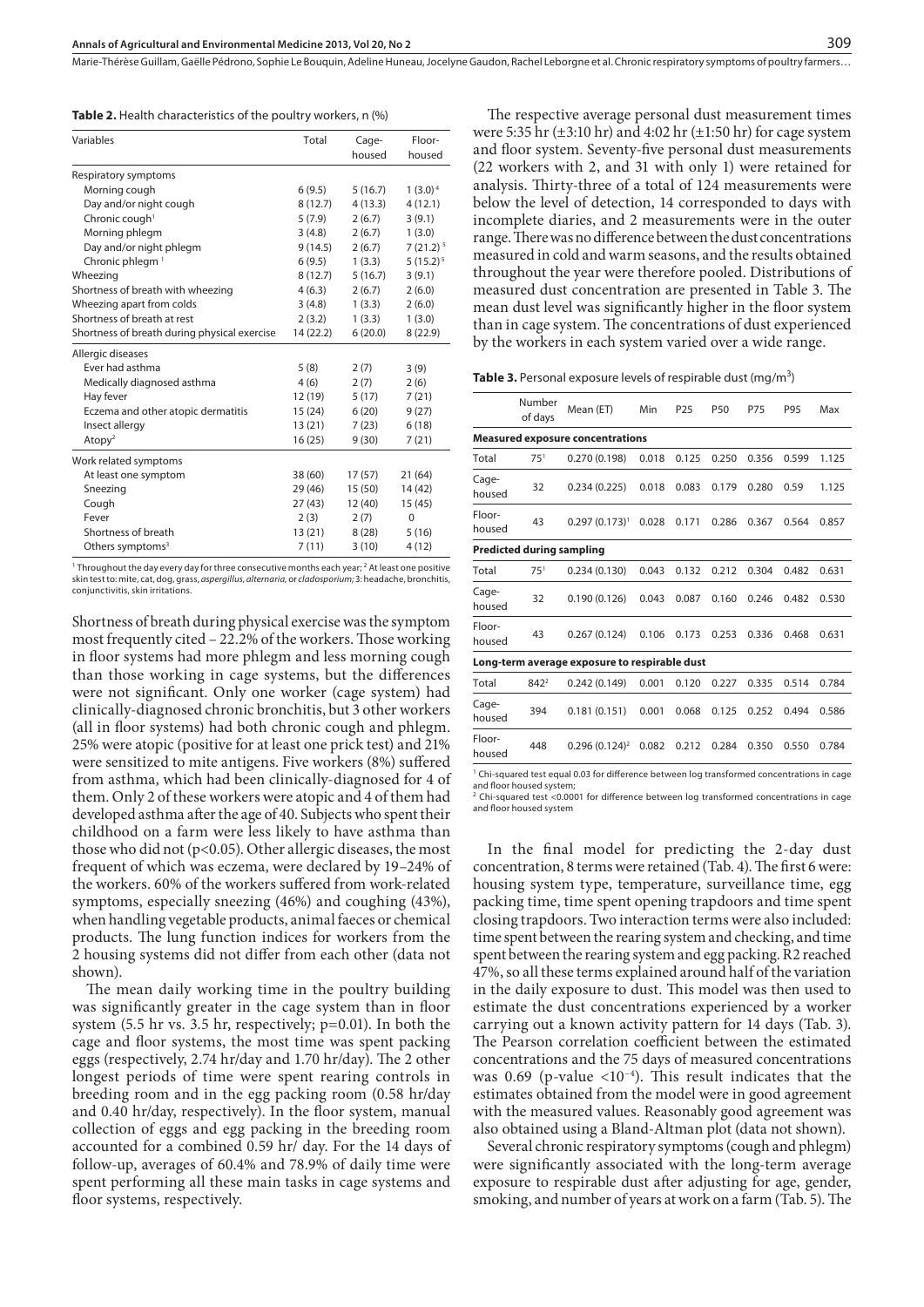**Table 4.** Predictive mixed model of the log-transformed personal dust concentrations

| Variables <sup>1</sup>              | ß       | р        |
|-------------------------------------|---------|----------|
| Intercept                           | $-1.35$ | < 0.0001 |
| Cage-housed vs. floor-housed system | 0.44    | 0.22     |
| Maximum temperature                 | 0.01    | 0.33     |
| Time spent in:                      |         |          |
| checking / floor-housed             | 0.45    | 0.12     |
| checking / cage-housed              | $-0.47$ | 0.05     |
| egg packing / floor-housed          | $-0.20$ | 0.02     |
| egg packing / cage-housed           | $-0.41$ | < 0.01   |
| Removing hens from nests or perches | 3.72    | 0.13     |
| Moving hens inside from outside     | $-4.56$ | 0.03     |
|                                     |         |          |

 $1 R^2 = 47\%$ .

The model included two interactions: type of system\*time spent in checking and type of system\*time spent in egg packaging. In the table for these interaction terms, the ß of the predictive variables are given for each system.

highest risk measured was for symptoms of chronic bronchitis, which was more than 4-fold higher when exposure levels were greater than 0.1 mg of respirable dust. No interactions between dust concentration and gender, smoking or atopy were detected. Furthermore, no association between pulmonary function indices and long-term average dust exposure was found in the entire group of workers, even after stratifying the group with respect to smoking (data not shown).

**Table 5.** Risks for respiratory symptoms associated with respirable dust concentrations

| Variables                                   | OR <sup>2</sup> | 95% CI <sup>3</sup> | p-value |
|---------------------------------------------|-----------------|---------------------|---------|
| Day and/or night cough                      | 2.65            | $1.16 - 6.08$       | 0.02    |
| Chronic cough                               | 2.80            | $1.12 - 7.02$       | 0.03    |
| Day and/or night phlegm                     | 1.49            | $0.85 - 2.62$       | 0.17    |
| Chronic phlegm <sup>1</sup>                 | 2.07            | $1.01 - 4.27$       | 0.05    |
| Symptoms of chronic bronchitis <sup>2</sup> | 4.21            | $1.21 - 14.7$       | 0.02    |
| Shortness of breath with wheezing           | 2.13            | $0.87 - 5.24$       | 0.10    |

<sup>1</sup> Logistic regression, results adjusted for age, sex, smoking and number of years at work in a farm;<br><sup>2</sup> Odds ratio (OR). The OR values are expressed for levels of respirable dust >0.1 mg/m<sup>3</sup>;<br><sup>3</sup> OS% confidence interv <sup>3</sup> 95% confidence interval (CI).

#### **Discussion**

The results of the presented study confirm that there are numerous differences between cage- and floor-housed poultry systems in terms of the number of laying hens (higher in the cage system), work shift duration (longer in the cage system), staffing (more employees and a higher percentage of men in the cage system), and mean level of dust concentration (significantly higher in the floor-housed system). Nevertheless, but as expected due to the small sample size, no significant differences in the prevalence of respiratory symptoms or in lung function were detected between the 2 systems. Compared to a cross-sectional study of the French general population, the prevalence of some chronic symptoms in poultry workers appeared to be higher for chronic cough (7.9% vs. 4.8%), chronic phlegm (9.5% vs. 2.8%) and symptoms of chronic bronchitis (6.3% vs. 4.1%) [12]. However, the prevalence of chronic symptoms was lower than that reported in others studies on poultry workers. Radon et al. measure a chronic bronchitis prevalence of 14% in a population of 36 Swiss poultry workers. This group had the same mean age as

those in the presented study, but the times spent at various activities and the type of production were not mentioned [13]. In addition, 58% of the workers in the Swiss study suffered from work-related respiratory symptoms. This result is similar to those in the presented research. Simpson et al. found a chronic bronchitis prevalence of 15.5% in a population of 84 poultry catchers in the United Kingdom. Again, the mean age of this group was identical to that of the presented research, but the type of tasks performed by the UK group are known to expose workers to very high levels of airborne contaminants [14, 15]. In Canada, Kirychuck et al. measured prevalences of 12.7% for chronic cough (10.1% in floor-housing system workers and 19.4% in cage-housing system); 19.3% for chronic phlegm (11.4% in floor system workers and 40.0% in cage system workers), and 15.7% for wheezing (15.6% in floor system workers and 16.1% in cage system workers) [16, 17]. Their population included 31 cage system workers and 80 floor system workers. Compared to the population in the presented study, their population had fewer current smokers, a similar mean age, but the time spent in farming was not mentioned and the floor system they studied included broiler chickens and turkeys, but not egg production. In this work, Kirychuck et al. found that some chronic respiratory symptoms were significantly higher for workers in cage-based systems, which in contrast to the presented results. In the Kirychuck et al. study, the personal levels of dust were significantly higher in the floor system than in the cage system. However, the levels of endotoxin tended to be higher in their cage systems and endotoxin concentrations are significantly linked to chronic respiratory symptoms. In the presented study, endotoxin levels in the air were significantly higher in the floor system than in the cage system [18]. Also, the prevalence of ever having asthma (8%) was similar to that found by Radon et al. (2001). As in other reports from agricultural settings, the presented study shows that asthma developed after 40 years of age for 4 out of 5 of the workers, and showed a significant relationship between the low prevalence of asthma and childhood spent on a farm [19, 20, 21].

The main strengths of the presented study are the longterm personal dust exposure estimation method, and the analysis of the relationship between these estimated values of exposure and chronic respiratory symptoms, especially symptoms of chronic bronchitis. Many cross-sectional studies of livestock production workers that lacked personal exposure measurements found elevated risks of chronic bronchitis in exposed workers, compared to non-exposed workers. Kirychuck et al. found that personal endotoxin exposure was a significant predictor of chronic phlegm (OR=1.69,  $CI_{\text{os}}$  [1.01– 2.83], p=0.05); however, dust concentration were not measured [17]. In this study, the environmental exposure was measured during a single day only and the time of sampling was very short (95.4 min in the floor system and 161 min in the cage system). These features make it difficult to link exposure to chronic symptoms. Measurement of environmental exposure is critical for studying the effects on health. However, it is quite difficult to obtain good exposure estimates anyway because the variability of exposure is high and depends on many factors, including the tasks performed [15]. Furthermore, comparison of the personal exposure levels measured here with measurements obtained in other studies is difficult because the values measured are frequently total dust concentrations rather than respirable dust concentrations. Nevertheless, Donham et al. measured a personal dust (<5 μm) level of